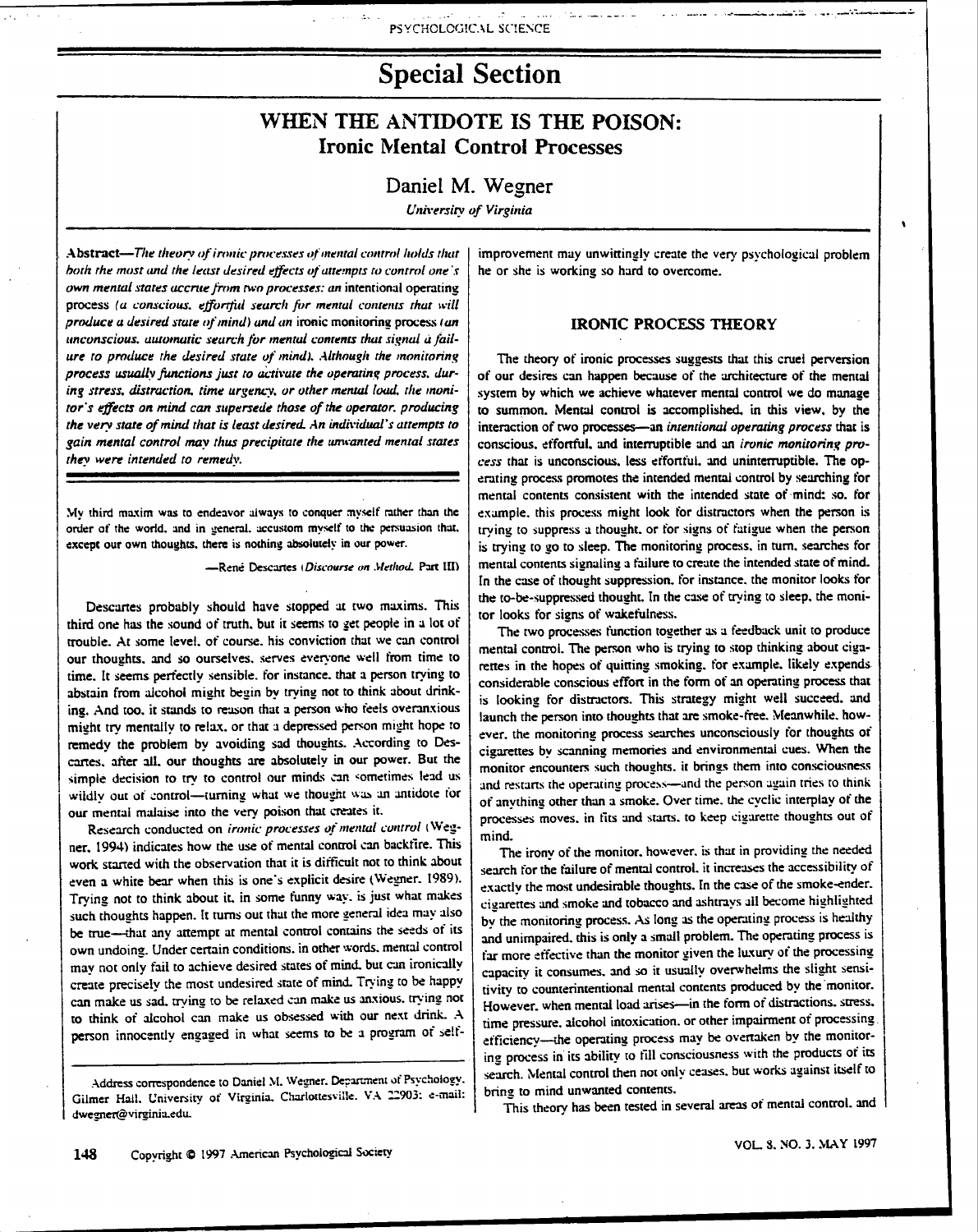PSYCHOLOGICAL SCIENCE

the general prediction has been substantiated repeatedly. Intended thought suppression under mental load creates exaggerated cognitive accessibility of the suppressed thought (Wegner & Erber, 1992); intended concentration under load increases the accessibility of distractors (Wegner, 1997; Zukier & Hagen, 1978); intended mood control under load leads to greater accessibility of thoughts relevant to the unwanted mood, and to self-reports of mood opposite the one intended (Wegner, Erber, & Zanakos, 1993); intended relaxation under load promotes arousal (Wegner, Broome, & Blumberg, 1997); intended sleep under load produces wakefulness (Ansfield, Wegner, & Bowser, 1996); intended forgetting under load yields remembering (Macrae, Bodenhausen, Milne, & Ford, in press); intended immobilization of a handheld pendulum under load increases movement in the counterintentional direction; and intended avoidance of overshooting a golf putt under load induces just such overshots (Wegner, Ansfield, & Pilloff, 1997).

These discoveries of ironic effects of mental control give the decided impression of slapstick-of human foibles that thwart our best intentions in ways ranging from comic to tragic. The fact that these ironic errors do not always happen, however, suggests that such findings signal potential pathways toward the effective control of mind. To begin with, they indicate that mental control must be approached with care (if the antidote is to be curative, it must be used under conditions that do not allow it to turn into the poison). Certainly, mental control should not be exerted when mental load is present. When the individual is under stress or is otherwise distracted, the all-too-common consequence of mental control will be ironic error. It is worth remembering, then, that attempts to manage stress, avoid time pressure, and engineer our environments to reduce their load on our thinking are not mere luxuries that make life easier or more pleasurable, but may well be necessities if we hope to achieve any success in mental control.

A recognition of the danger of mental load is particularly apropos for the self-control efforts of individuals whose depressed mood, pharmacologically induced mental load, or stressful life circumstance might ensure that any attempt at mental control would precipitate immediate ironic failure. But the danger also holds in many cases when the appropriate operating process is a difficult one that might be easily disrupted by even moderate distractions. Some forms of mental control are just so difficult that most people simply do not have the mental capacity to perform them. The suggestion to avoid mental control under load, then, extends to the related idea that one should select one's mental control efforts carefully, "picking one's fights" to bypass those that are simply beyond one's ability. It may be child's play to stop thinking of a traffic ticket one received earlier in the day. for example, whereas it could be beyond one's ability to keep thoughts of a loved one's recent death out of mind.

Ultimately, though, it seems that people do choose to engage in mental control when they should not, and it is instructive to consider the likely outcome of this choice. Elsewhere, I (Wegner, 1994) have suggested that such ill-advised projects could create psychopathology through self-loading ironic systems, cycles of exacerbation in which the person's failing mental control strategy leads to a decrement in mental capacity, which then vields continued failure of mental control. It is easy to imagine how a person who tries to avoid a panic attack, for instance, might over time and repeated attacks spiral into such preoccupation with panic that the mental load of thinking about the problem itself undermines any operating processes aimed at pro-

ducing mental contents that are not panic related. The finding that people with panic disorder are especially prone to attacks when they try to relax (Adler, Kraske, & Barlow, 1987) is consistent with this possibility.

Perhaps a variety of conditions may be accompanied by the proneness to ironic effects predicted by such a self-loading ironic mechanism. Evidence in support of this idea comes from studies finding high levels of cognitive accessibility for problem-relevant thoughts in several disorders. Stroop interference studies and similar assessments have found magnified accessibility of anxiety-related thoughts in anxiety disorders (Logan & Goetsch, 1993), of depression-related thoughts in depression (Gotlib & McCann, 1984), and of food- and body-related thoughts in eating disorders (Cooper & Fairburn, 1992). Attempts to explain such activation have focused on the possibility that people come to rehearse such thoughts repeatedly, but there is little evidence for this (Williams, Mathews, & MacLeod, 1996). It makes sense instead that people who have these problems might be trying to control them mentally, and that in so doing, they are enhancing the activity of ironic monitoring processes that bring these issues intrusively back to mind (Wegner & Zanakos, 1994).

#### TREATMENT IMPLICATIONS

How could such psychopathologies be treated? Bevond the reduction in cognitive load or stress suggested by the theory's most general provision, there are several other possible avenues. The use of paradoxical therapies (e.g., Shoham-Salomon & Rosenthal, 1987) might help to revise or rescind a client's commitment to mental control in the first place, and thereby put the brakes on ironic effects. Advice suggesting that people think their unwanted thoughts, dwell on their worries, concentrate on thoughts of food while they diet, or the like, may undo the problem by undoing the control. This strategy could sometimes be difficult, though, as many clients could bring years of practice and striving toward mental control with them to therapy, and so find the recommendation that they drop their quest particularly hard to embrace. New means for inducing people to relinquish their attempts at mental control could be useful in this regard.

A related way in which this theory suggests psychotherapeutic possibilities is through research on ironic processes in secrecy. As it happens, keeping one's problems secret from others involves the use of mental control, and this mental control itself can create ironies. People who keep secrets in the laboratory or in everyday life commonly become preoccupied with them, because the exercise of secret keeping introduces automatic monitoring of the secret thoughts, behaviors, or emotions that can vield ironic errors under mental load (e.g., Lane & Wegner, 1995). Psychopathological thoughts and behaviors are often hidden from other people, and the individual's desire to maintain such secrecy can thus act to perpetuate the occurrence of the very thoughts and behaviors that are being hidden. Therapies that encourage the disclosure of personal thoughts or memories to the therapist or to others more generally might gain their effectiveness, in part, by releasing the individual from ironic processes that otherwise are stimulated by the cloak of secrecy (Wegner & Lane, 1995).

Another tack to therapy suggested by this theory involves attempts to enhance the efficiency of the operating process invoked in particular cases of mental control. When people choose poor strategies for mental control, or when they have had little practice and so perform them haltingly, their chances of producing ironic effects become

**Malaysia** daha dahil di kacamatan